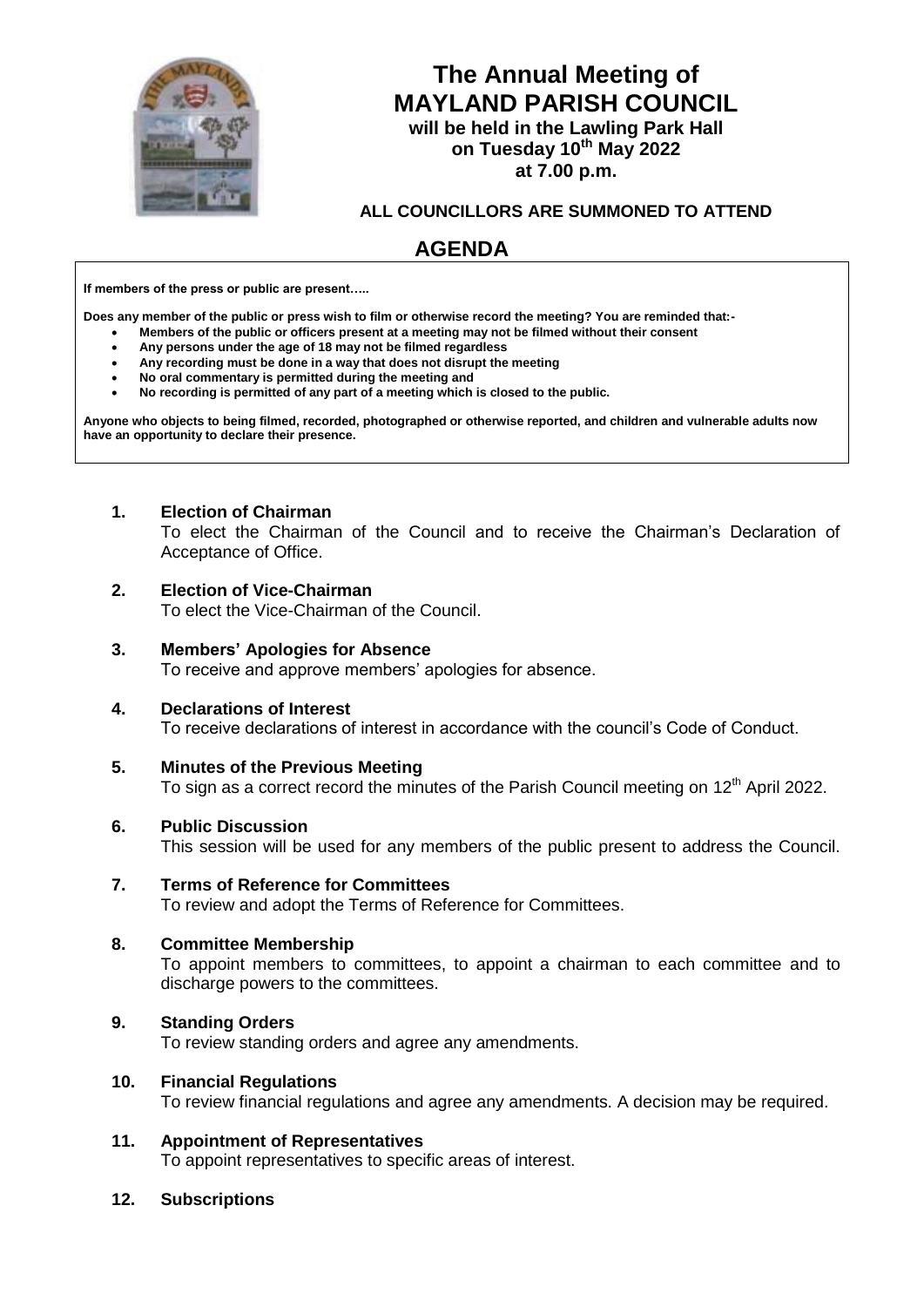To review the council's and staff subscriptions to other bodies. A decision to agree them may be required.

#### **13 Insurance**

To approve the new insurance documents.

#### **14 Complaints Procedure**

To review the council's complaints procedure and agree any amendments. A decision may be required.

#### **15 Freedom of Information and Data Protection**

To review the council's procedures for handling requests made under the Freedom of Information Act 2000 and the Data Protection Act 2018. A decision to agree any amendments may be required.

#### **16 Record Retention Policy**

To review the council's record retention policy procedure and agree any amendments. A decision may be required.

#### **17 Meeting Dates**

To determine the time and place of ordinary meetings up to and including the next annual meeting of full council.

# **18 Finance and Risk Assessment**

- To approve the council's direct debits. A decision to accept them may be required.
- To review and approve the Financial and General Risk Assessment a decision to accept the document will be required.
- To review the internal audit report
- To review and approve the Mayland Parish Council Asset Register a decision to accept the document will be required.

#### **19 Annual Governance Statement**

To consider the Annual Governance Statement 2021/22. A decision to approve it will be required and Section 1 of the Annual Return signed.

#### **20 Accounting Statements**

To consider the Accounting Statements for 2021/22. A decision to approve them will be required and Section 2 of the Annual Return signed.

#### **21 Planning**

To consider the following planning applications and to agree comment to the local Planning Authority: -

#### **22/00044/HOUSE PP -10547718**

Garage conversion including two new roof skylights, replacement of garage door with window and rear infill extension **145 Imperial Avenue, Mayland**

#### **22/00442/HOUSE PP-11112830** Single storey rear conservatory extension. **115 West Avenue, Mayland**